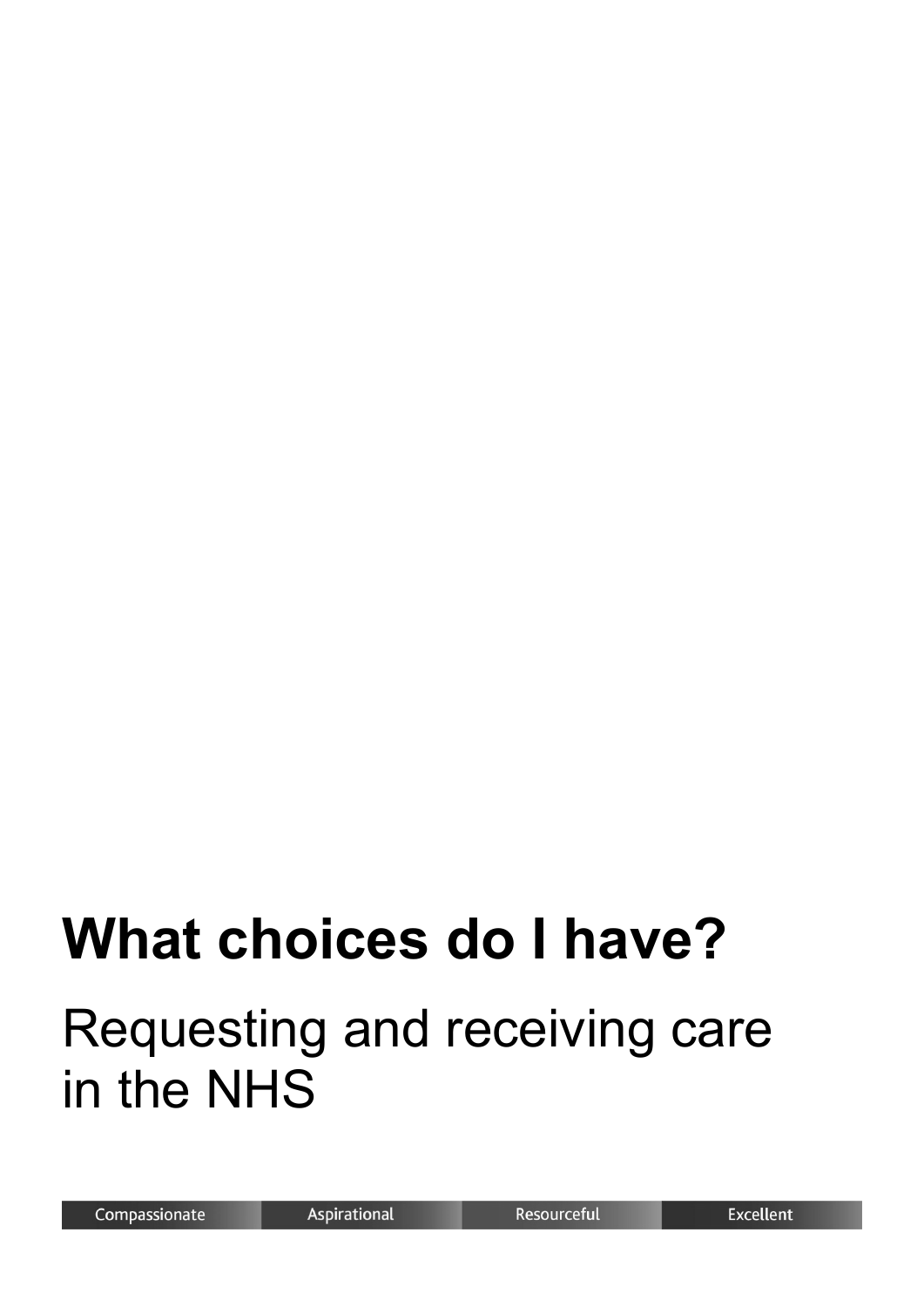#### **This leaflet explains your choices in requesting and receiving care from our Maternity and Gynaecology services.**

#### **For all women using Maternity or Gynaecological Services**

We offer appointments that are face to face, by video link and by telephone. We have teams in Bracknell, Wokingham, Henley and Newbury as well as in Reading. Our midwifery clinics are usually held at a site close to your home address.

When we decide what treatment to give you, we do not discriminate against you because of any of your 'protected characteristics'. These are race, sex, disability, pregnancy or maternity, religion or belief, sexual orientation, age or gender reassignment. For women undergoing elective gynaecological treatment and care you have the right to choose which consultant team you want, as long as your GP agrees with your choice is suitable for meeting your health care concerns.

You can choose to have your first outpatient appointment at the hospital where the consultant works, but the actual consultant may not see you. You may instead see one of the consultant's team. While you have the legal right to choose your consultant team, please remember that they only offer clinics on certain days of the week.

#### **For women receiving maternity care**

You should be able to choose your midwifery service from a range of options:

- **•** Go directly to the midwifery service you want: you can use the NHS website to find out more about the services available, and then refer yourself.
- **•** Go to your GP and ask him to refer you to the midwifery service you want: your GP should give you information about the different services available.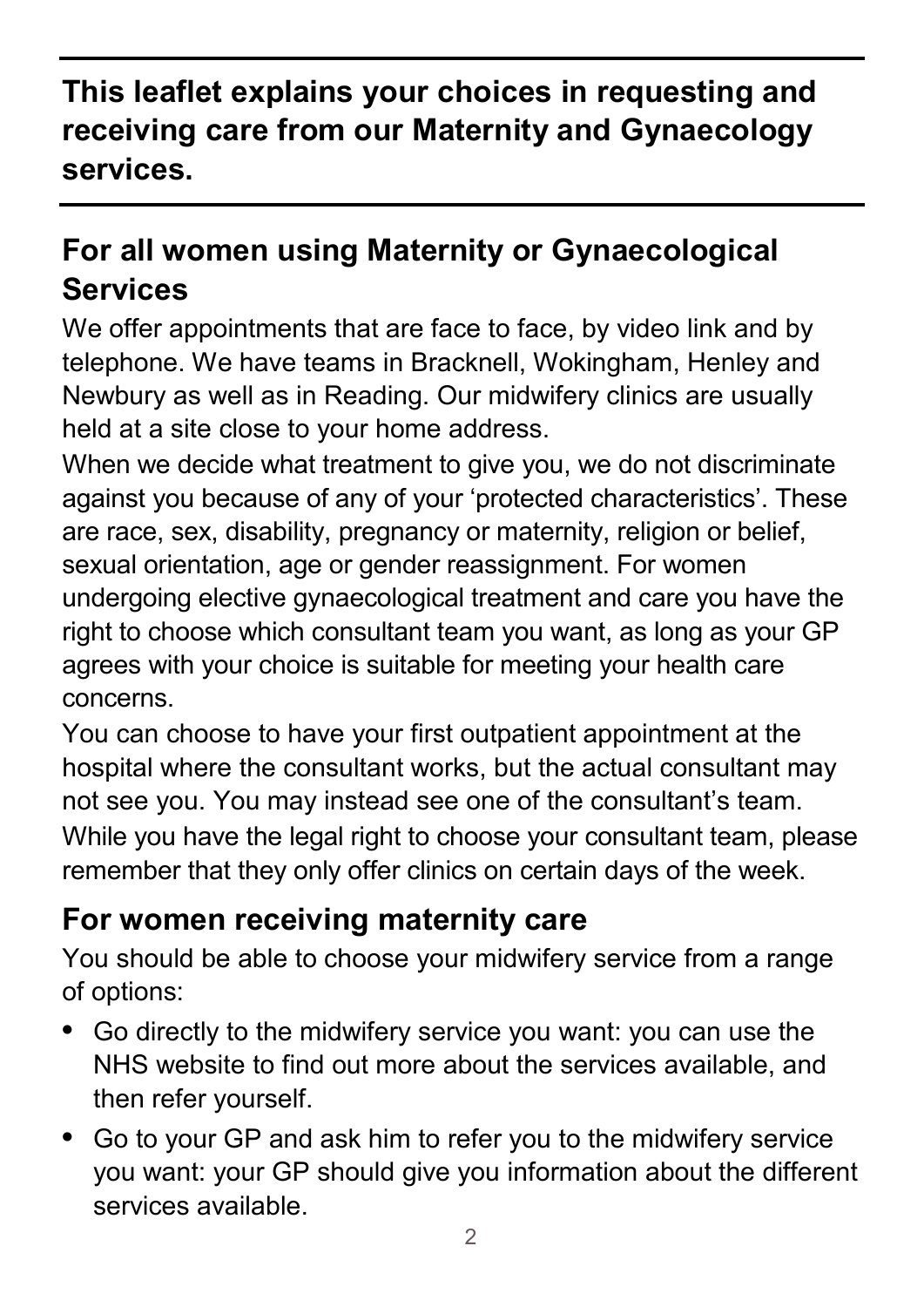- **•** While you are pregnant, you should be able to choose to receive antenatal care from:
	- **o** a midwife;
	- **o** a team of maternity healthcare professionals, including midwives and obstetricians. We will tell you if we think this is the better option for you and your baby.
- **•** You should be able to choose where you give birth:
	- **o** at home, with the support of a midwife;
	- **o** in a midwife-led facility (for example, the local midwife-led unit in the hospital building), with the support of a midwife;
	- **o** in hospital with the support of a maternity team. We will tell you if we think this is the best option for you and your baby;
- **•** After going home, you should be able to choose where to have your postnatal care:
	- **o** at home;
- **o** in the community, such as at a Sure Start Children's Centre. These are not legal rights, but are national recommendations for 'best practice'. Your options will depend on your Care Commissioning Group. This is the Berkshire West CCG for most women using the Royal Berkshire Hospital.

### **Can I decline to be treated by some members of staff?**

Staff cannot refuse you treatment due to any 'protected characteristics' (listed earlier in the leaflet), for example gender. In the same way, you cannot ask specific people to treat you or not treat you based on their gender etc. We will try to fit in with your preferences but we cannot guarantee this, particularly in urgent clinic appointments, or when you are giving birth.

If you refuse treatment from someone who does have the necessary training and skills to look after you, we may have to reschedule or delay your appointments, or ask your GP to refer you to a different hospital.